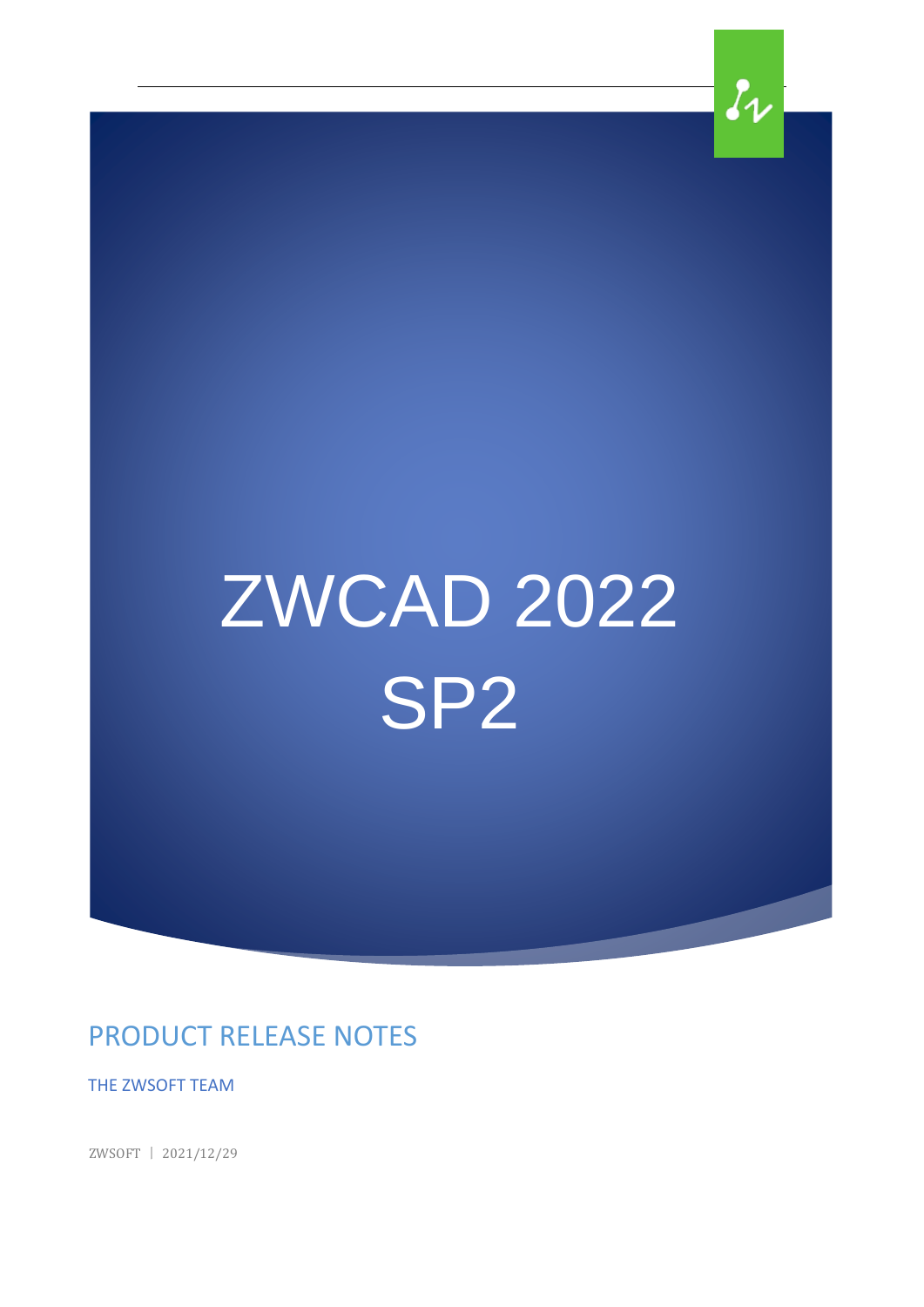#### Welcome to ZWCAD 2022 SP2!

Dear friends,

We are glad to tell you that ZWCAD 2022 SP2 is available now! Thanks to your valuable feedback for the previous version, ZWCAD 2022 SP2 now comes with significant new feature and improvements. Now, let's take a look at this SP2 version.

This Release Notes mainly introduce the new features and improvements in ZWCAD 2022 SP2.

Yours sincerely,

The ZWSOFT Team

December 2021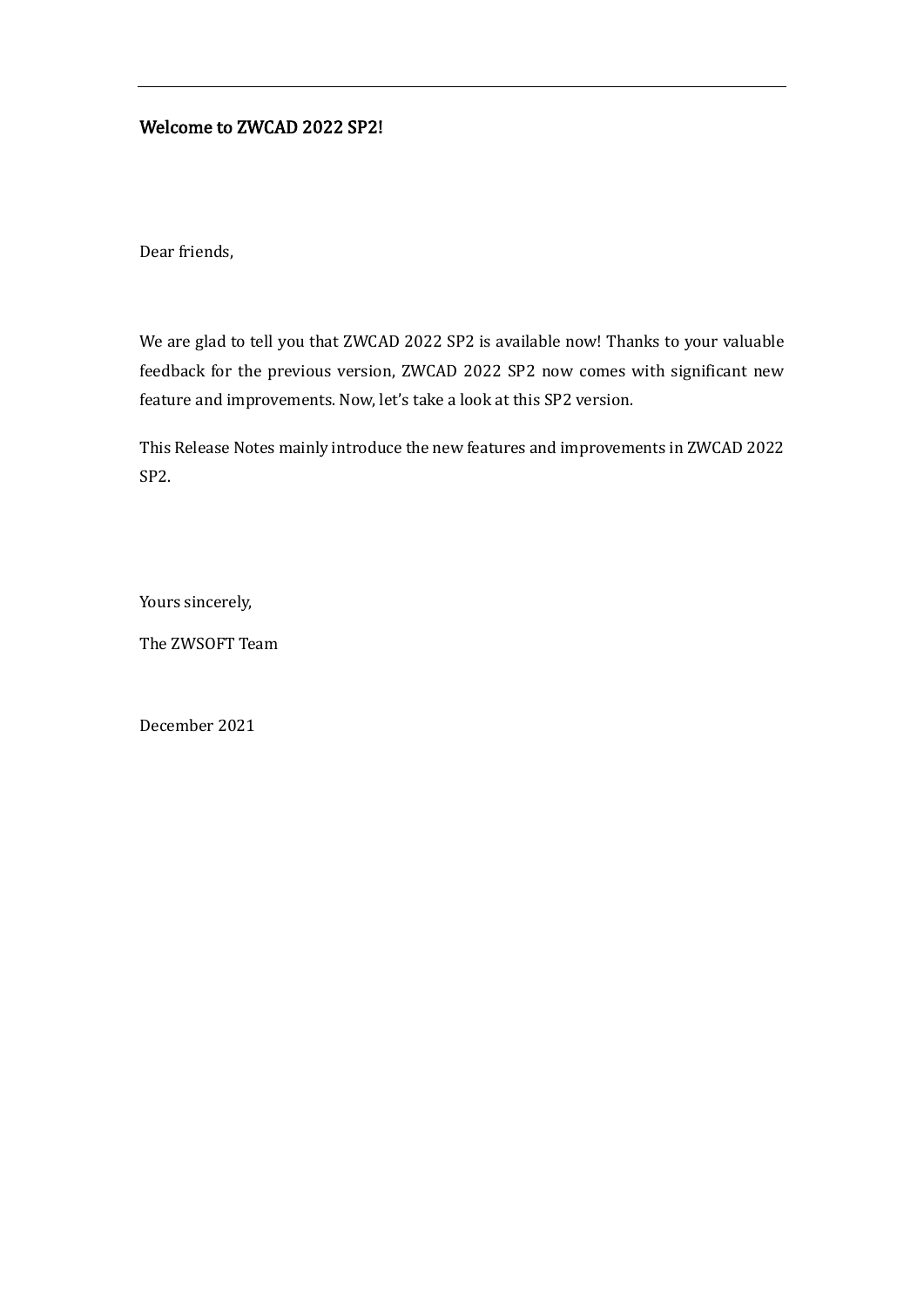## Contents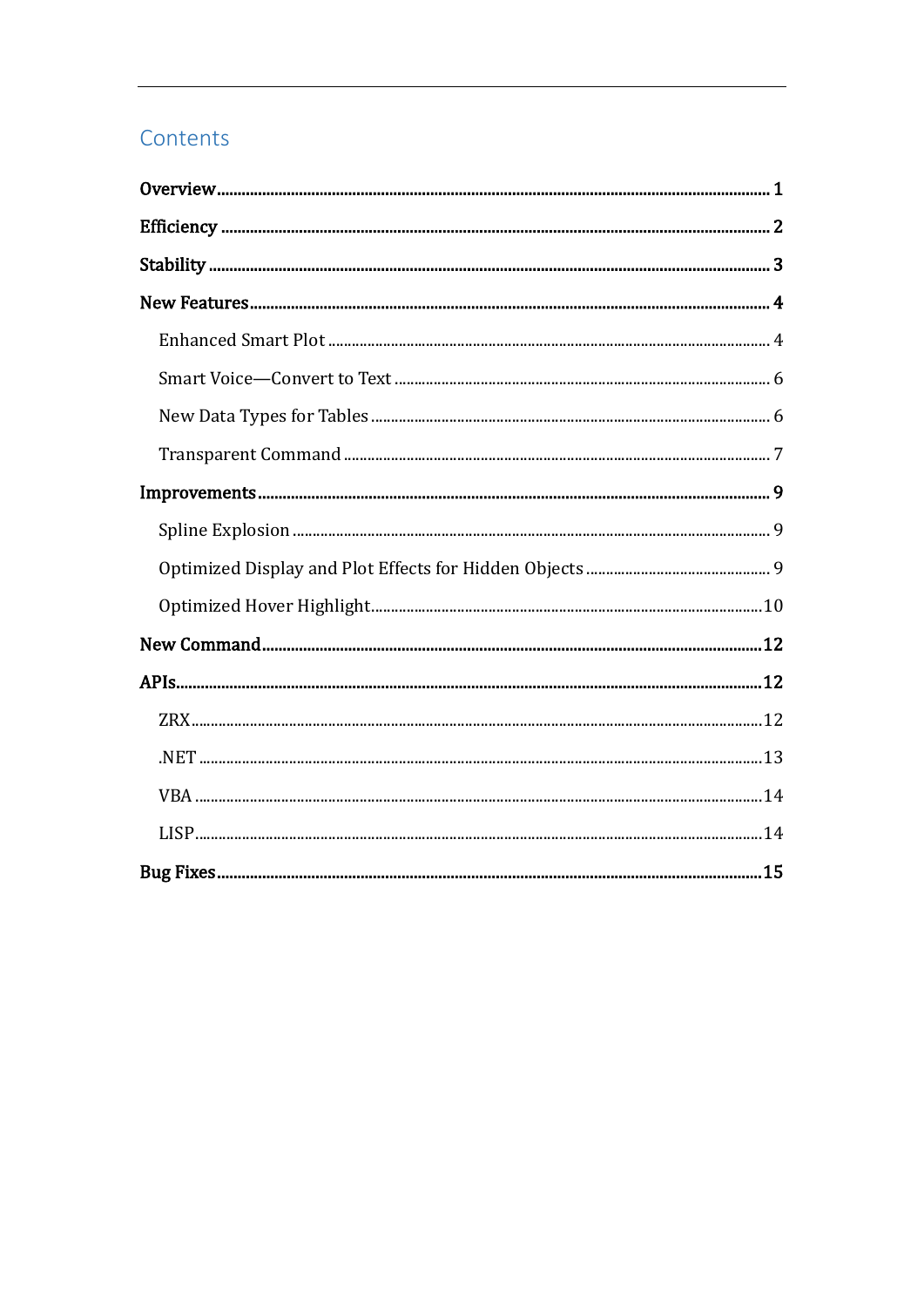## ZWCAD 2022 SP2 Release Notes

## <span id="page-3-0"></span>**Overview**

ZWCAD 2022 SP2 has the following new features and improvements:

| <b>New Features</b>                          | <b>Description</b>                                                                                      |
|----------------------------------------------|---------------------------------------------------------------------------------------------------------|
| <b>Enhanced Smart Plot</b>                   | The output file name can be customized and<br>different paper sizes can be plotted at the same<br>time. |
| <b>Smart Voice-Convert to</b><br><b>Text</b> | Voice messages created by Smart Voice can be<br>converted to texts.                                     |
| <b>New Data Types for Tables</b>             | More data types of table cells are available and<br>related functions are optimized.                    |
| <b>Transparent Command</b>                   | Under dynamic input, a transparent command can<br>be executed within a running command.                 |

| Improvements                                                           | <b>Description</b>                                                                  |
|------------------------------------------------------------------------|-------------------------------------------------------------------------------------|
| <b>Spline Explosion</b>                                                | Joint splines can be exploded using the EXPLODE<br>command.                         |
| <b>Optimized Display and Plot</b><br><b>Effects for Hidden Objects</b> | The object display effects of Shade Plot and Hidden<br>visual styles are optimized. |
| Optimized Hover Highlight                                              | The speed of cursor movement when hovering<br>over complex objects is optimized.    |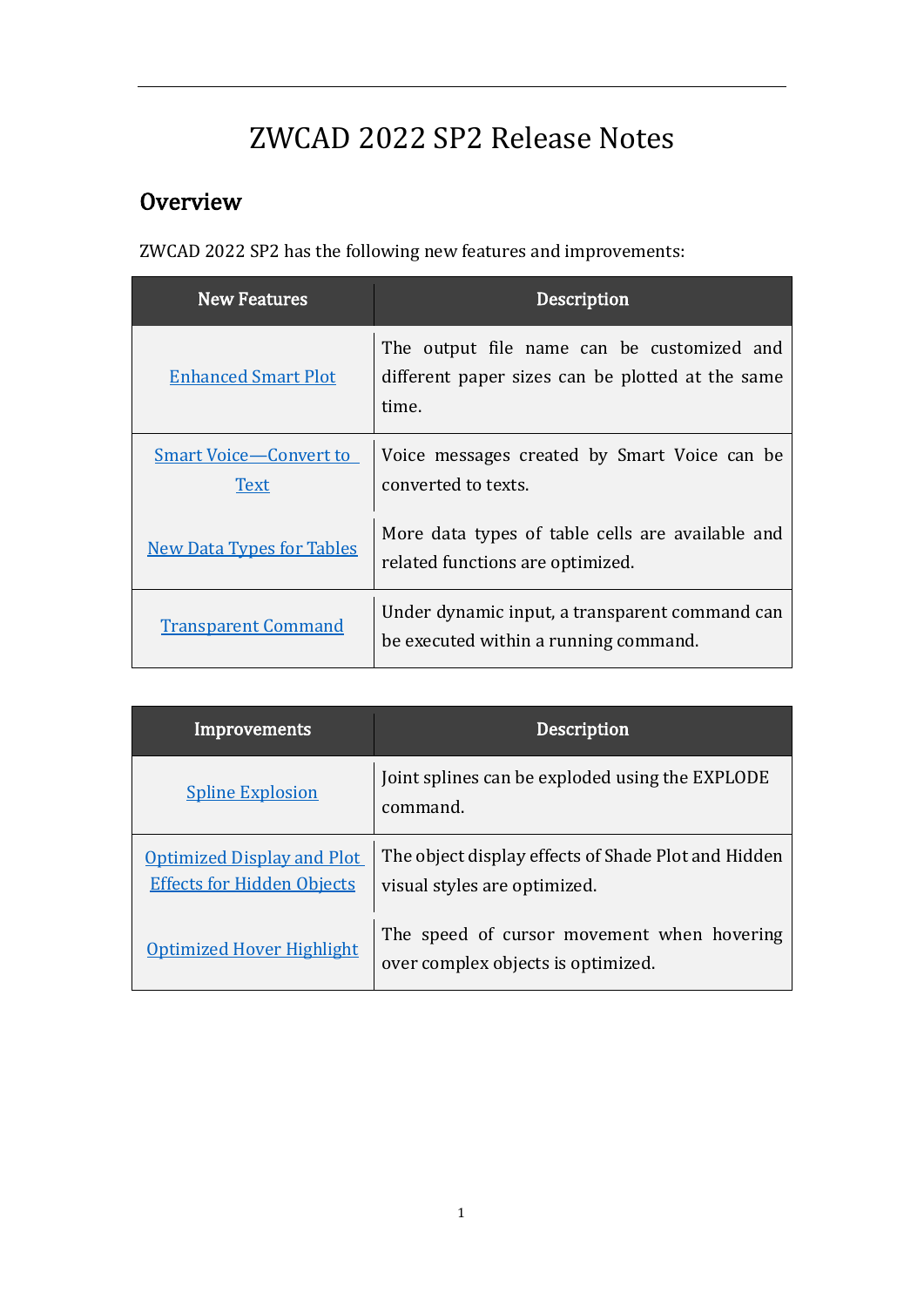## <span id="page-4-0"></span>Efficiency

The following section describes the efficiency tests in this release.

The efficiency of cursor moving and geometric hidden shade plotting has been greatly improved in the ZWCAD 2022 SP2 version.

In the SP2 version, the cursor hovers over the entities so smoothly that you will not experience unexpected pauses while designing.

The whole process of geometric hidden shade plotting costs less time than other CAD software. On average, it costs 87% of the time needed for geometric hidden shade plotting in other CAD software. At its best, it only costs 38% of the time other CAD programs need, while guaranteeing high-quality output.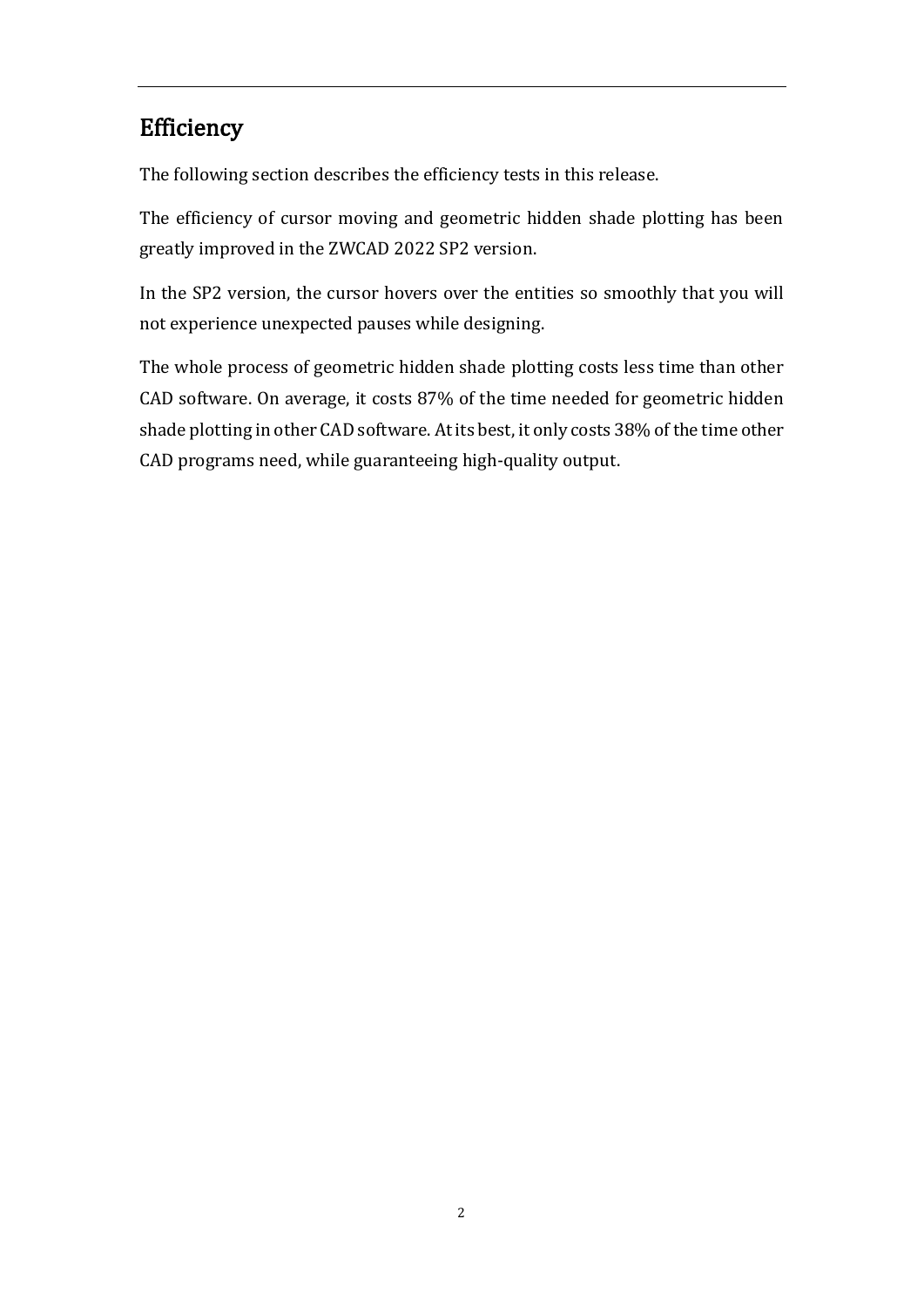## <span id="page-5-0"></span>**Stability**

The following section delivers updates on stability in this release.

With several typical crash issues fixed since the release of ZWCAD 2022 SP1, ZWCAD 2022 SP2 is more stable when you:

- $\Diamond$  Zoom in a drawing;
- $\diamond$  Switch between layouts;
- $\Diamond$  In-place edit external references;
- $\diamond$  Select and copy all entities;
- $\Diamond$  Invoke the ZWPLOT command;
- $\div$  Export DWF files in the Windows® 7 OS;
- $\Diamond$  Open the drawings lastly saved in other CAD software and previous ZWCAD versions.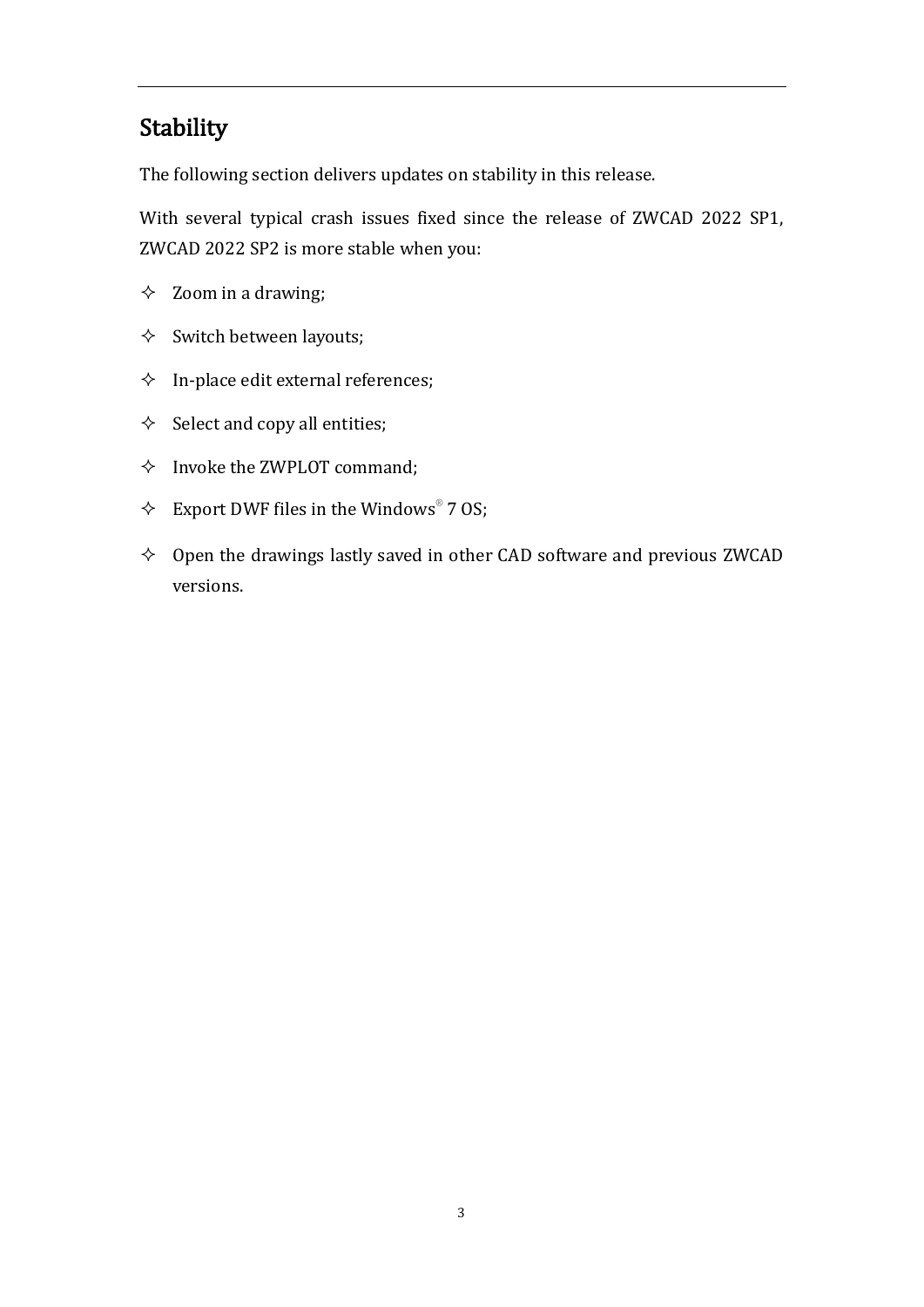#### <span id="page-6-0"></span>New Features

<span id="page-6-1"></span>This section expounds the new features in this release.

#### Enhanced Smart Plot

Smart Plot allows users to plot multiple drawings at once, saving them a large amount of time for plotting. In ZWCAD 2022 SP2, two new features were added:

⚫ Customizable output file name

You can now use one or multiple variables of a specified field to name output files. The variables can be a DWG file name, the name of a folder where the DWG file is stored, or an attribute block variable.

In other words, instead of manually changing file names one by one after plotting, you can efficiently set up all file names before plotting.



Figure 1. Set different variables as the file names



Figure 2. Some of the default variables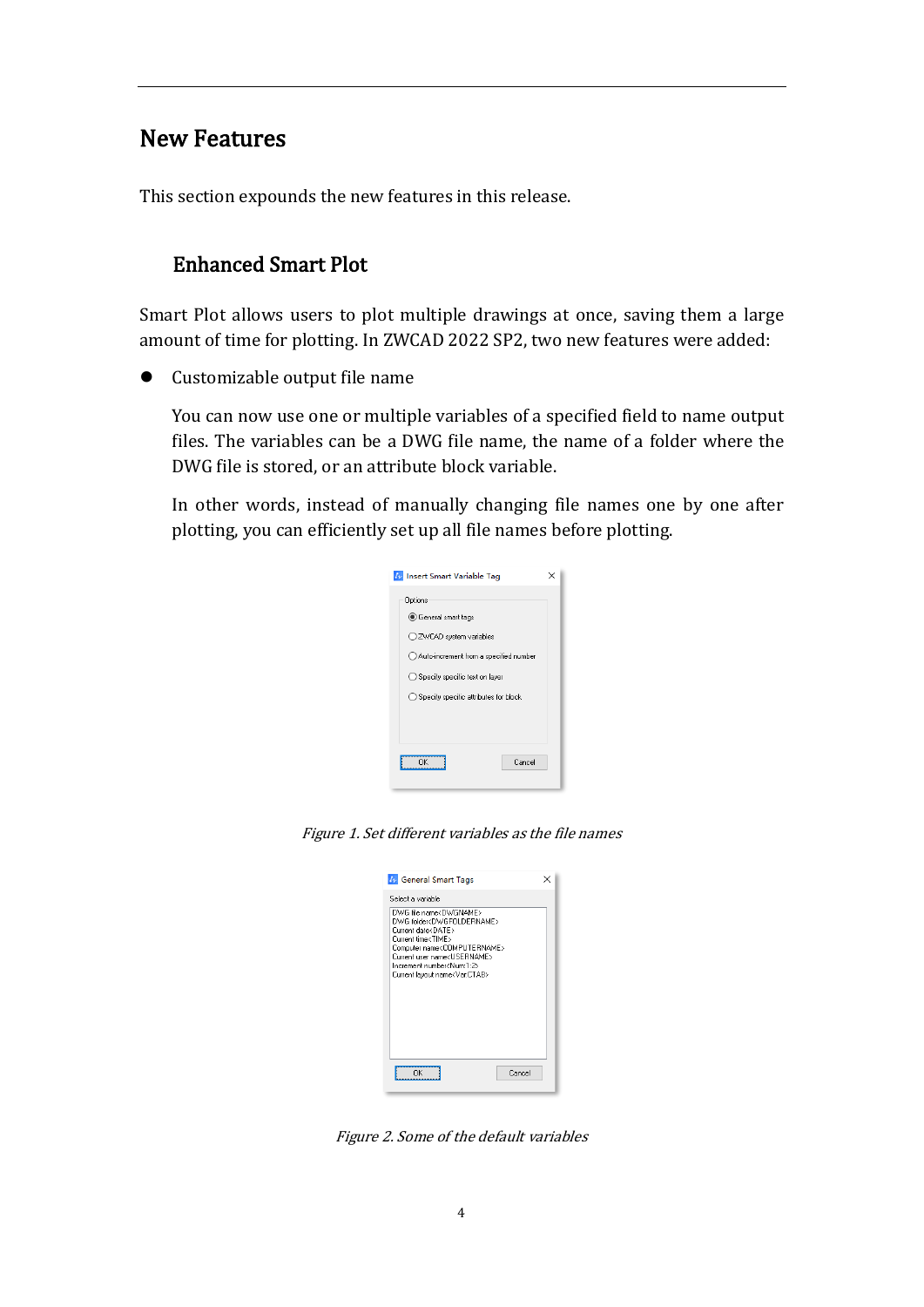

Figure 3. Choose an attribute block variable as the file name

⚫ Automatic paper size recognition

By matching the block name with the paper size setting, the correct size of the paper will be selected for printing. The paper size can be recognized by both virtual and physical printers.

| Frame style                |                                                                                 | Printer/Plotter          |                |                               |                |                 |                                                                                  |                                         |                                   |
|----------------------------|---------------------------------------------------------------------------------|--------------------------|----------------|-------------------------------|----------------|-----------------|----------------------------------------------------------------------------------|-----------------------------------------|-----------------------------------|
|                            | C Layer: Specify the layer's closed rectangle                                   | Preset config:           | None           |                               | $\vee$         | Modify          |                                                                                  |                                         |                                   |
|                            | Block: Frames are specific blocks                                               | Device name:             | DWG to PDF.pc5 |                               | $\checkmark$   | Plot to file    | Multipage                                                                        |                                         |                                   |
|                            | $\bigcirc$ Scatter line: The frame is a closed rectangle<br>surrounded by lines | Paper size:              |                | ISO A4 (210.00 x 297.00 MM)   | $\checkmark$   | Block automatch |                                                                                  |                                         |                                   |
| Block and Laver            |                                                                                 | Plot style name:         | Monochrome.ctb |                               | $\vee$         | Block setting   |                                                                                  |                                         |                                   |
|                            | Specify the block and laver in Drawing                                          |                          |                |                               |                |                 | As displayed $\sim$                                                              |                                         |                                   |
| Layer name                 | border.                                                                         | Number of copies:        | H              |                               |                | Shade plot:     |                                                                                  |                                         |                                   |
| Block name                 | "Frame."TITLE                                                                   | Plot scale               |                | <b>W</b> Preset Configuration |                |                 |                                                                                  |                                         |                                   |
| What to plot               |                                                                                 | □ Fit to paper           |                |                               |                |                 |                                                                                  |                                         |                                   |
| O Plot directly            |                                                                                 | Scale 1:<br>$\vert$ 1    |                | Name:                         | Device name:   |                 | Paper size:                                                                      |                                         | Plot style name:                  |
|                            |                                                                                 |                          |                |                               |                | DWG to PDF.pc5  | $\sim$                                                                           | ISO full bleed A2 (594.00 x 420. $\sim$ | Monochrome.ctb ~                  |
| ◯ Print existing layout(s) |                                                                                 |                          |                |                               |                |                 |                                                                                  |                                         |                                   |
| ◯ Cut into separate DWG    |                                                                                 | Drawing orientation      |                |                               |                |                 |                                                                                  |                                         |                                   |
| ◯ Dut into separate DXF    |                                                                                 |                          |                |                               |                |                 |                                                                                  |                                         |                                   |
| Plot object lineweights    |                                                                                 | (a) Auto rotate          | O Portrait     |                               |                |                 | Add                                                                              | Modify                                  | Remove.                           |
| □ Plot transparency        |                                                                                 |                          |                |                               |                |                 |                                                                                  |                                         |                                   |
| □ Plot stamp on            |                                                                                 | File generation settings |                | Name                          | Device name    |                 |                                                                                  |                                         |                                   |
|                            |                                                                                 | Prefix:                  | BatchPlotSam   | <b>TB01</b>                   | DWG to PDF.pc5 |                 | Paper size                                                                       |                                         | Plot style name<br>Monochrome cth |
| Plot drawing               |                                                                                 |                          | C:\Users\Adm   | TB02                          | DWG to PDF.pc5 |                 | ISO full bleed A4 (210.00 x 297.00 MM)<br>ISO full bleed A3 (420.00 x 297.00 MM) |                                         | Monochrome.ctb                    |
| Select batch drawings      |                                                                                 | Output path:             |                | <b>TB03</b>                   | DWG to PDF.pc5 |                 | ISO full bleed A2 (594.00 x 420.00 MM)                                           |                                         | Monochrome.ctb                    |
| Select drawing:            | n<br>Highlight.                                                                 | Duplicate name handling: |                |                               |                |                 |                                                                                  |                                         |                                   |
|                            |                                                                                 |                          |                |                               |                |                 |                                                                                  |                                         |                                   |
|                            | Preview                                                                         | Plot                     |                |                               |                |                 |                                                                                  |                                         |                                   |
|                            |                                                                                 |                          |                |                               |                |                 |                                                                                  |                                         |                                   |
|                            |                                                                                 |                          |                |                               |                |                 |                                                                                  |                                         |                                   |
|                            |                                                                                 |                          |                |                               |                |                 |                                                                                  |                                         |                                   |
|                            |                                                                                 |                          |                |                               |                |                 |                                                                                  |                                         |                                   |

Figure 4. Match the block name with the paper size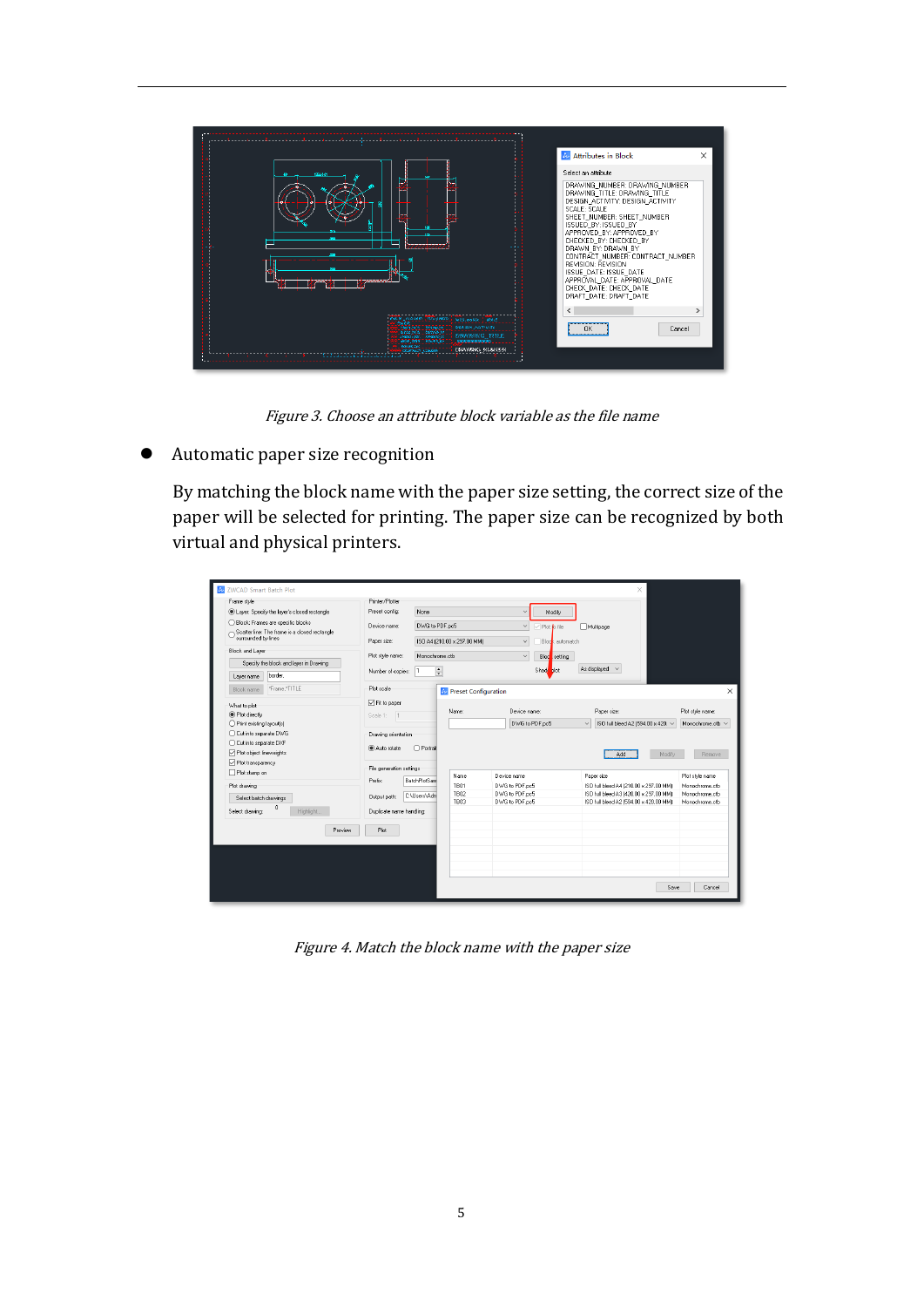| Frame style                                                                        | Printer/Plotter          |                                         |                  |                                     |                                    |
|------------------------------------------------------------------------------------|--------------------------|-----------------------------------------|------------------|-------------------------------------|------------------------------------|
| Layer: Specify the layer's closed rectangle                                        | Preset config:           | <b>None</b>                             | $\checkmark$     | Modify                              |                                    |
| Block: Frames are specific blocks<br>Scatter line: The frame is a closed rectangle | Device name:             | DWG to PDF.pc5                          | $\checkmark$     | $\triangledown$ Plot to file        | Multipage                          |
| surrounded by lines                                                                | Paper size:              | ISO A4 (210.00 x 297.00 MM)             | $\checkmark$     | <b><del>○</del>Block automatchi</b> |                                    |
| <b>Block and Laver</b>                                                             | Plot style name:         | Monochrome cth                          | $\checkmark$     | <b>Block setting</b>                |                                    |
| Specify the block and layer in Drawing                                             |                          |                                         |                  |                                     |                                    |
| border.<br>Layer name                                                              | Number of copies:        | 후                                       |                  | Shade plot:                         | As displayed<br>$\checkmark$       |
| *Frame.*TITLE<br><b>Block name</b>                                                 | Plot scale               |                                         | Plot offset      |                                     |                                    |
| What to plot                                                                       | □ Fit to paper           |                                         | □ Center plot    | ∩ffset X=                           | 100 000000                         |
| (C) Plot directly                                                                  | Scale 1:<br>$\vert$ 1    |                                         |                  | Offset Y=                           | in nonono                          |
| ◯ Print existing layout[s]                                                         |                          |                                         |                  |                                     |                                    |
| ◯ Cut into separate DWG                                                            | Drawing orientation      |                                         | Select order     |                                     |                                    |
| ◯ Cut into separate DXF                                                            | (a) Auto rotate          | ◯ Portrait<br>○ Landscane               |                  | $\frac{AB}{4}$<br>$\circledcirc$    | $\frac{A}{B}$<br>$\frac{4-B}{4-A}$ |
| □ Plot object lineweights                                                          |                          |                                         |                  |                                     |                                    |
| □ Plot transparency                                                                | File generation settings |                                         |                  |                                     |                                    |
| □ Plot stamp on                                                                    |                          |                                         |                  |                                     |                                    |
| Plot drawing                                                                       | Prefix                   | BatchPlotSample-zwmtitle                |                  |                                     | Variable                           |
| Select batch drawings                                                              | Output path:             | C:\Users\Administrator\Desktop\批单打印测试图纸 |                  |                                     | Browse                             |
| 0<br>Highlight<br>Select drawing:                                                  | Duplicate name handling: | ○ Cover                                 | $\bigcap$ Backup | Auto-number                         |                                    |

Figure 5. Make sure the "Block" frame style is chosen and the "Block automatch" option is checked

#### <span id="page-8-0"></span>Smart Voice—Convert to Text

Voice messages in Chinese and English created by the Smart Voice function can be converted to texts now. Such texts can be extracted by copying and pasting as well. This allows users to read voice messages even on computers that cannot play audio.



Figure 6. The converted content is displayed at the bottom of the panel

#### <span id="page-8-1"></span>New Data Types for Tables

4 new data types for tables have been added. They are "Currency", "Date",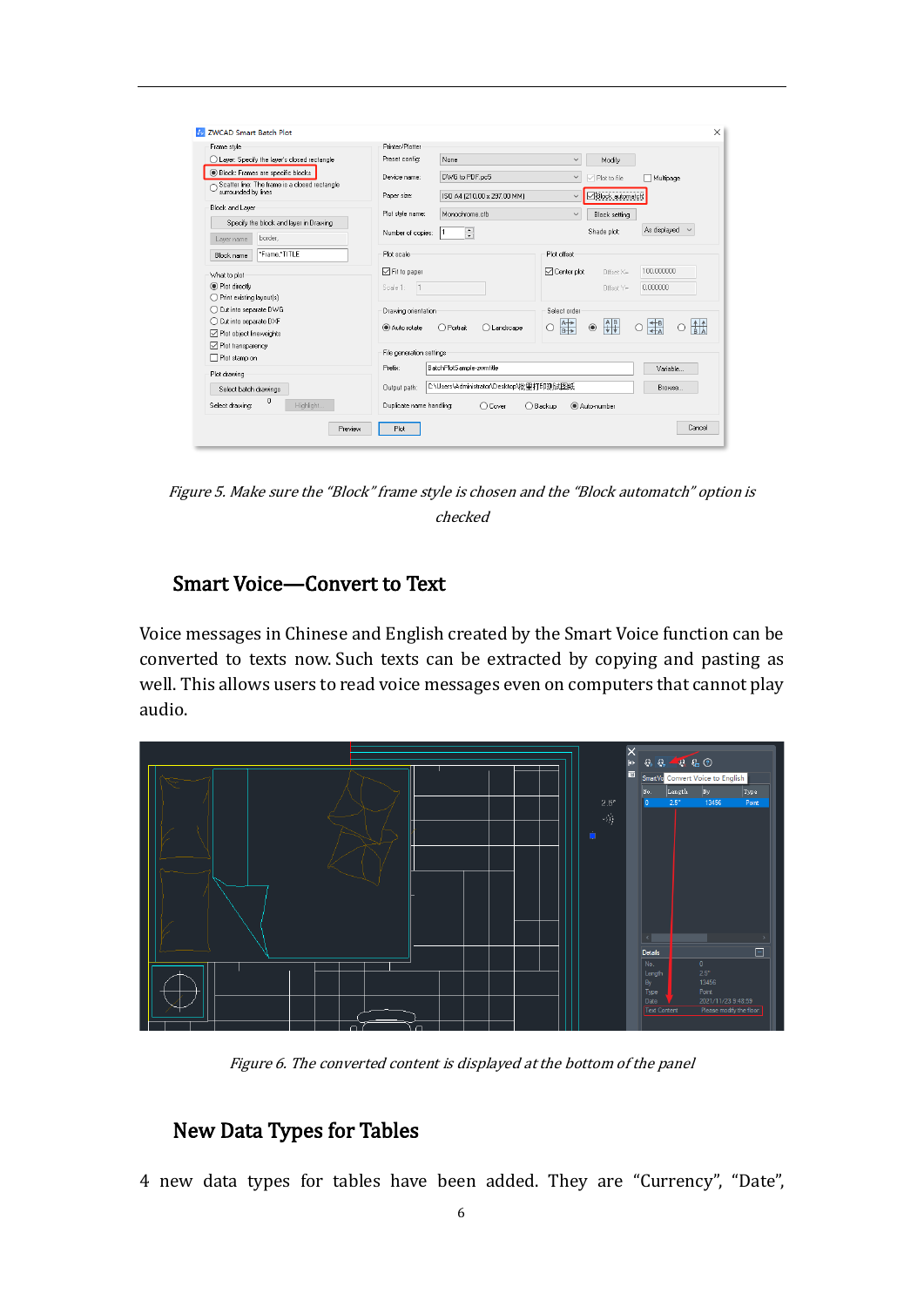"Percentage", and "Point". Just as before, you can set the table cell format via the toolbar, Properties panel, right-click menu, etc.

| <b>A</b> Format                                                                                         |                                    |
|---------------------------------------------------------------------------------------------------------|------------------------------------|
| Data type:<br>Angle<br>Currency<br>Date<br>Decimal<br>General<br>Integer<br>Percentage<br>Point<br>Text | Preview:<br>sample text<br>Format: |
| OK                                                                                                      | Cancel<br>Help                     |

Figure 7. More data types can be used in the table cell

Apart from this, automatic format recognition and data format conversion are feasible for tables, including those created by DATALINK or DATAEXTRACTION.

#### <span id="page-9-0"></span>Transparent Command

With dynamic input turned on, you can execute a transparent command within a running command. Commands that support a transparent command are as specified below.

The transparent command is mainly used for quick queries, drawing settings, variable settings, etc.

| <b>'COLOR</b>     | 'LAYER           |
|-------------------|------------------|
| 'LINETYPE         | <b>TIME</b>      |
| <b>'LWEIGHT</b>   | <b>TEXTSCR</b>   |
| <b>'DSETTINGS</b> | 'ATTDISP         |
| <b>'OSNAP</b>     | 'ZOOM            |
| <b>FILTER</b>     | 'PAN             |
| <b>'SCRIPT</b>    | 'CAL             |
| 'HELP/ '?         | <b>THICKNESS</b> |
| <b>BASE</b>       | <b>MATCHPROP</b> |
| <b>'LIMITS</b>    | 'AREA            |
| 'GRID             | <b>'DIST</b>     |
| 'SNAP             |                  |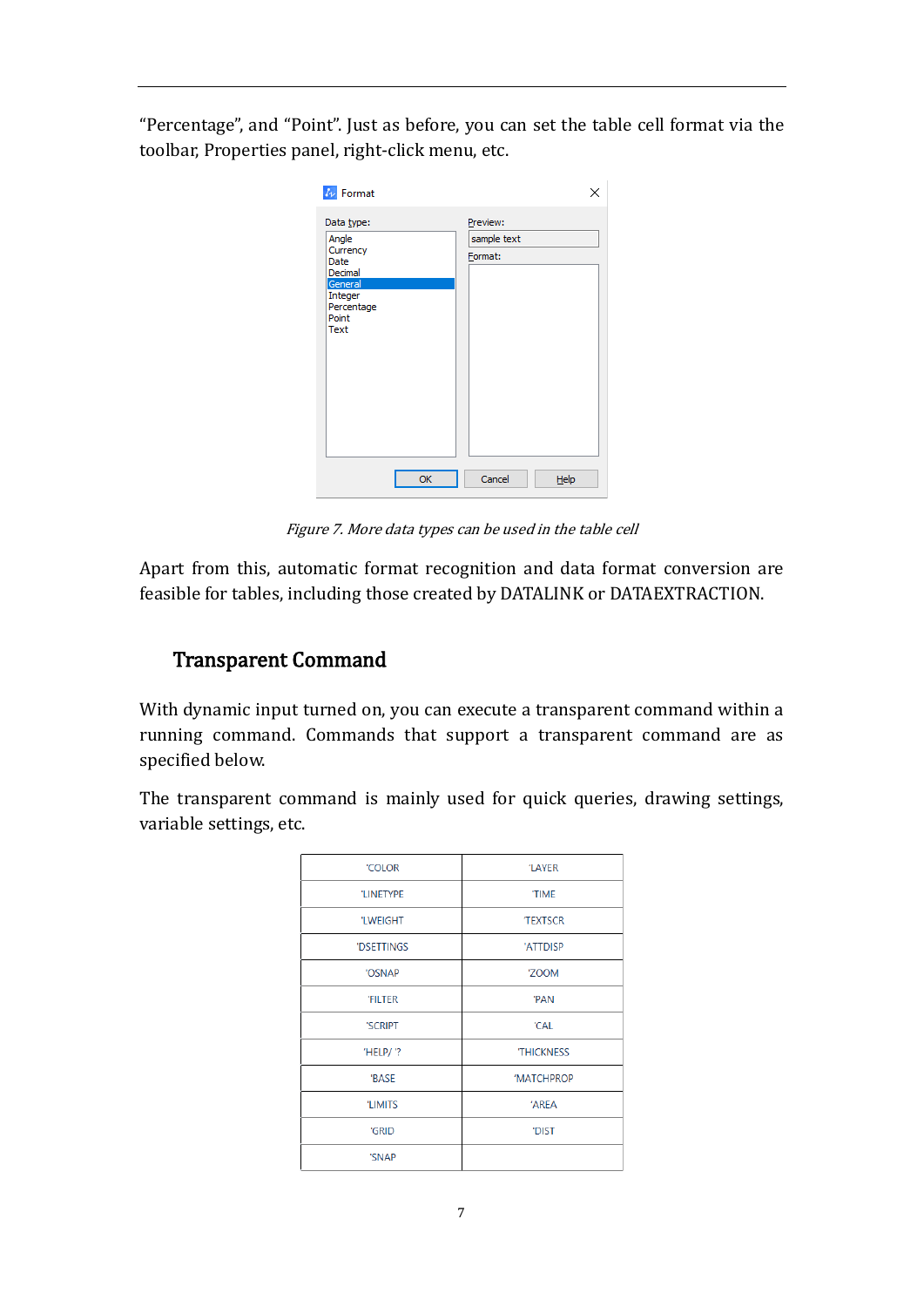Figure 6. Commands that support a transparent command

As shown above, to use this, simply type ' in front of a command name (e.g., 'ZOOM) when the dynamic input box is active.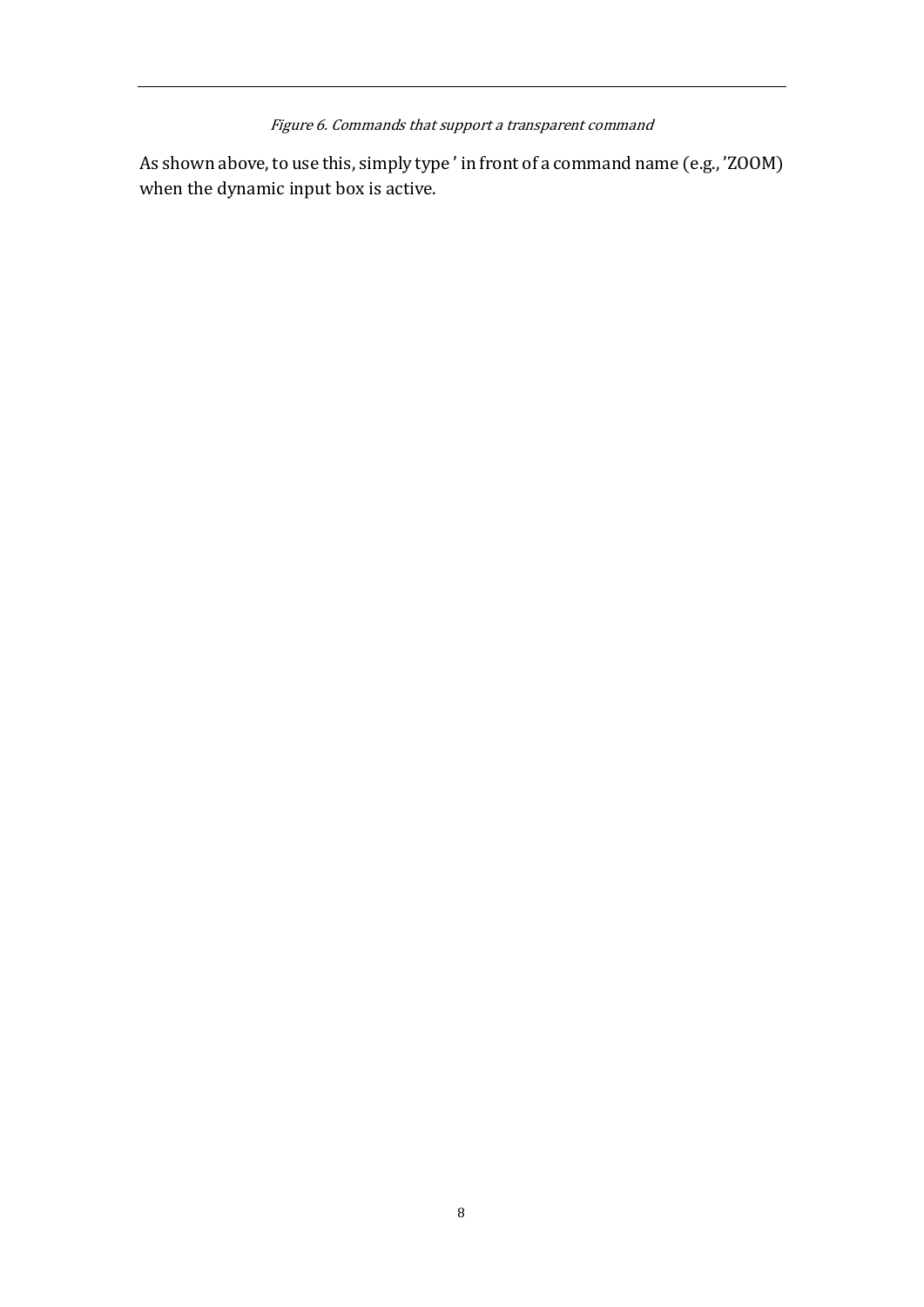## <span id="page-11-0"></span>Improvements

#### <span id="page-11-1"></span>Spline Explosion

Now, by using the EXPLODE command, a spline consisting of multiple splines can be exploded into separate splines.



Figure 7. Before and after exploding a spline

## <span id="page-11-2"></span>Optimized Display and Plot Effects for Hidden Objects

The main improvements are as follows:

1. The display effect of the "Hidden" visual style is optimized.

No matter what the visual style of the object is (even "Non-Hidden"), using the HIDE command will enable the "Hidden" display effect.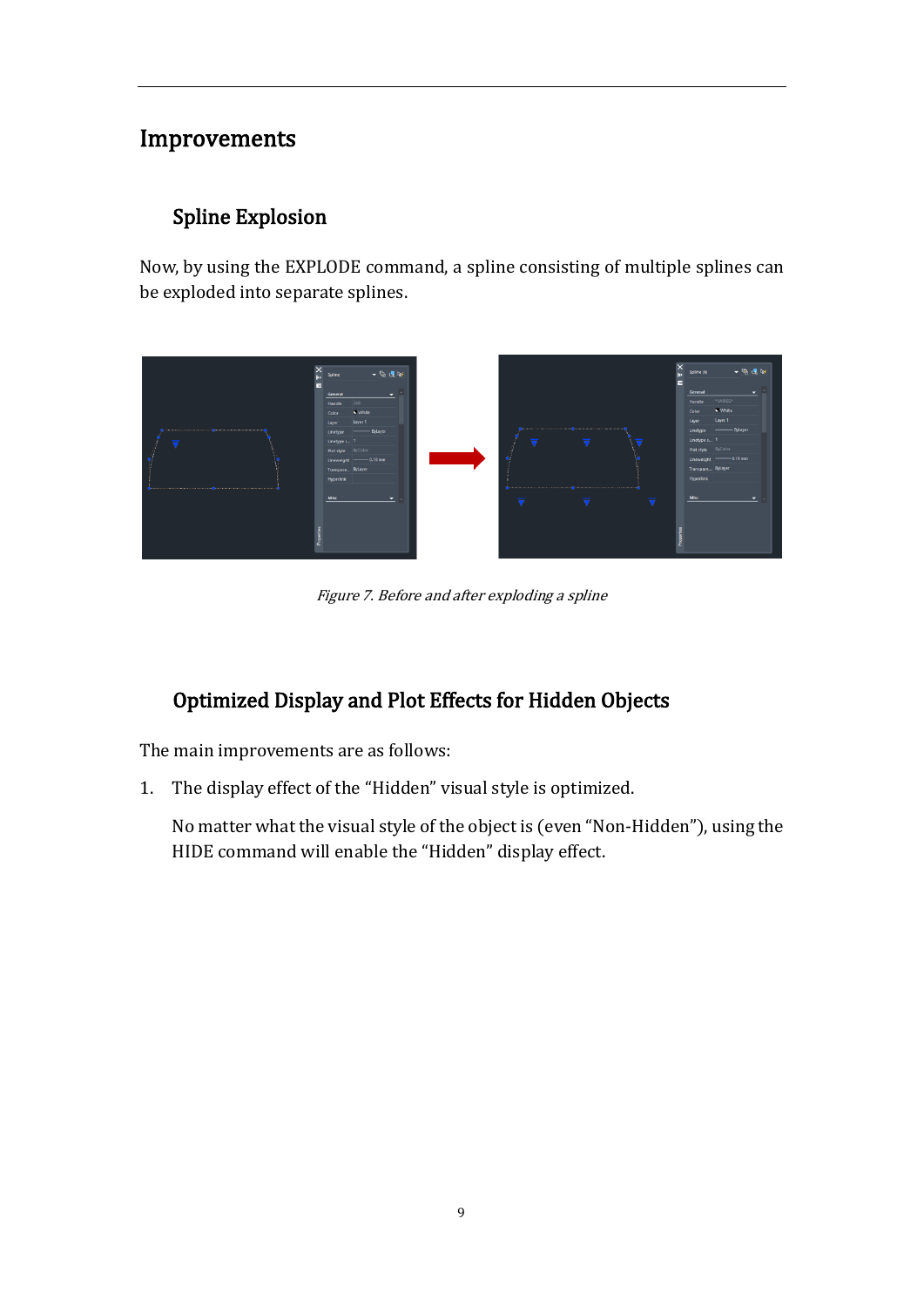

ZWCAD 2022 SP1



ZWCAD 2022 SP2

Figure 8. ZWCAD 2022 SP1 and SP2 display effect comparison

2. The plot effects with different values of the DISPSILH variety are optimized (Only for 2D and 3D wireframes).



Figure 9. Different plot effects with different values of the DISPSILH variety

#### <span id="page-12-0"></span>Optimized Hover Highlight

In the previous version, when the cursor hovers over a complex object, it will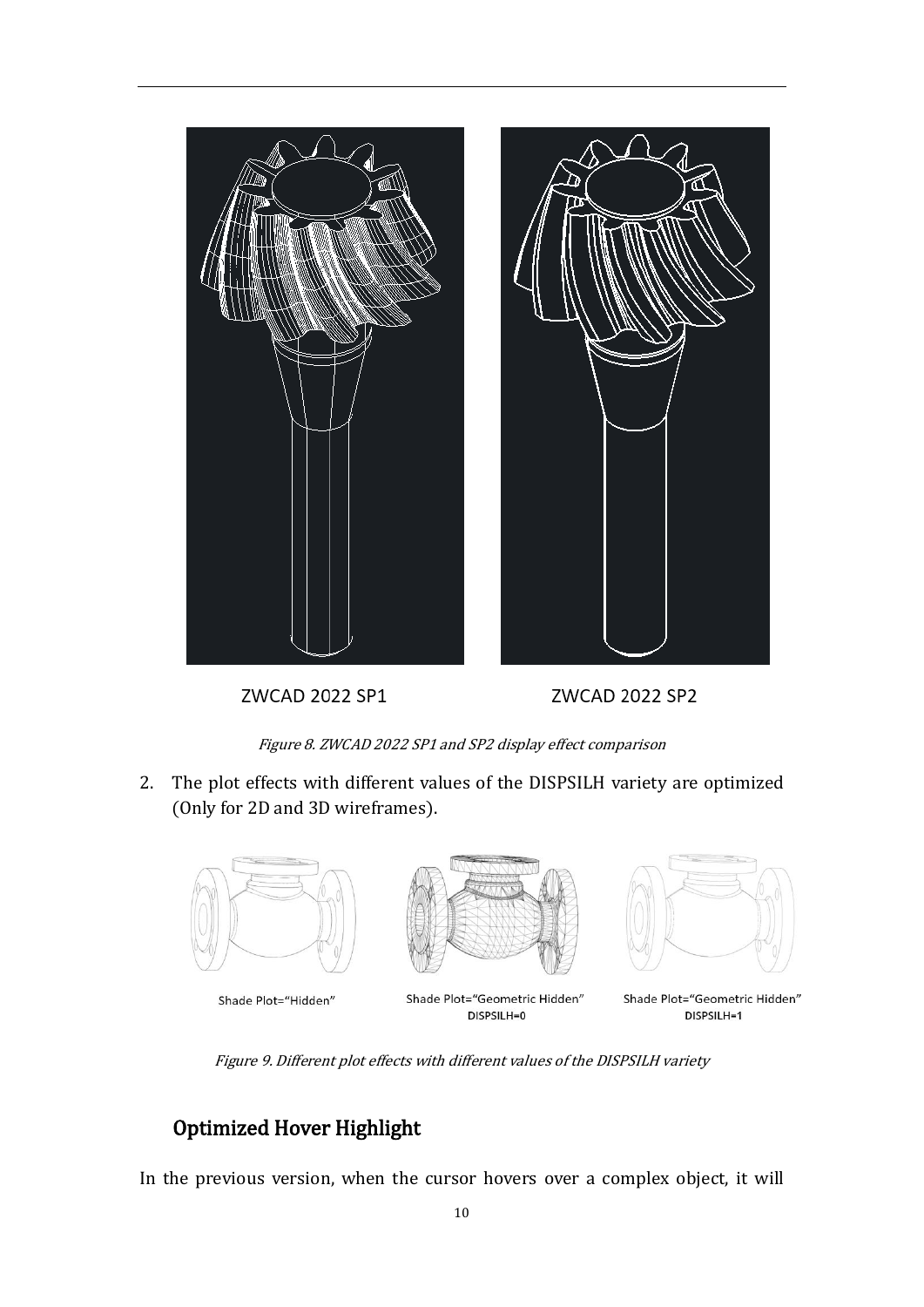occasionally be stuck. In ZWCAD 2022 SP2, the speed of cursor movement is optimized even in complex drawings, improving your design efficiency.

The main improvements are as follows:

- 1. The entities will not be highlighted when the cursor hovers over without a pause.
- 2. The entities will be highlighted when the cursor hovers over and makes a pause; the speed of highlighting and cursor movement is also improved.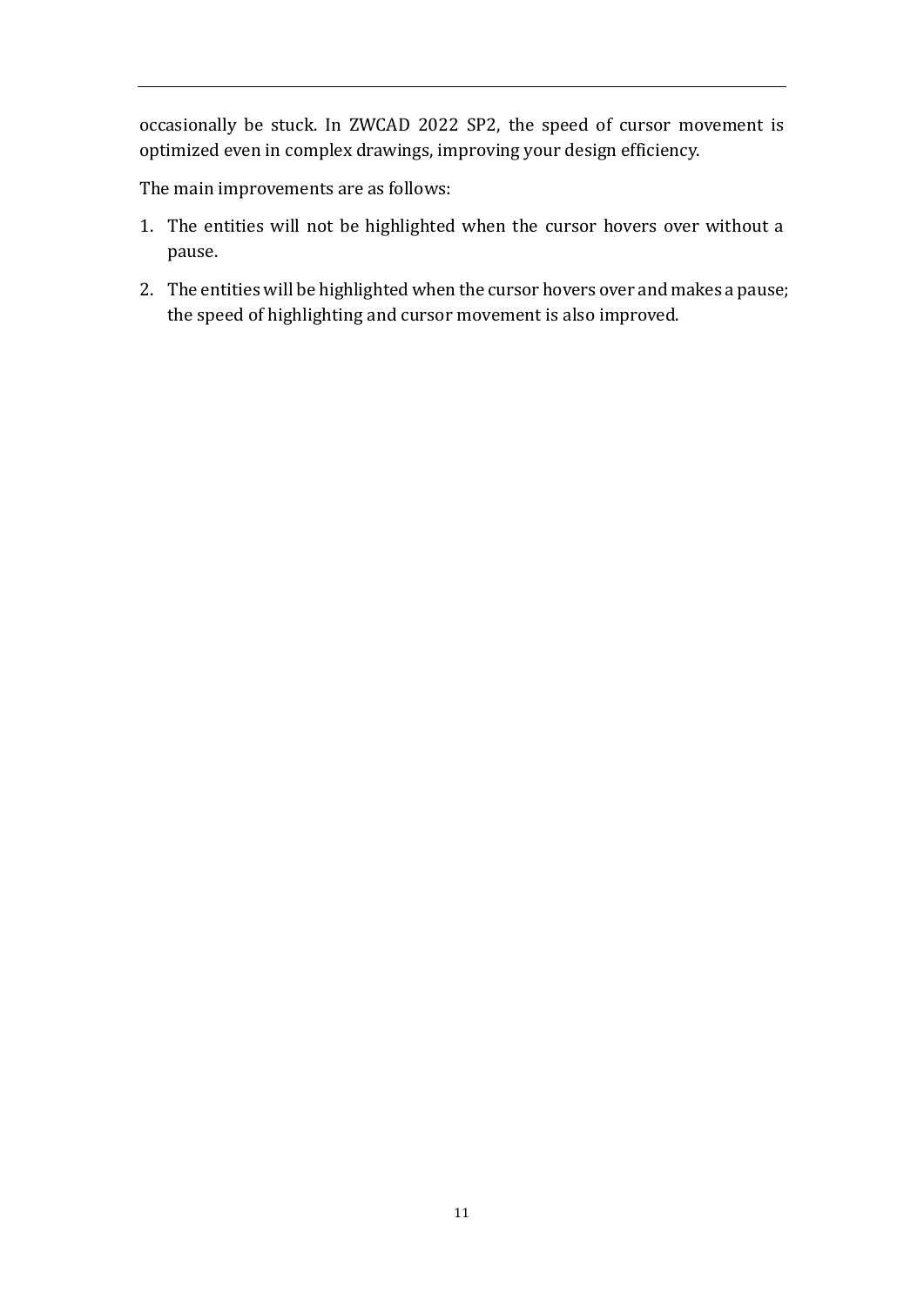## <span id="page-14-0"></span>New Command

| New Command   | <b>Description</b>           |
|---------------|------------------------------|
| VOICEMANCLOSE | Close the Smart Voice panel. |

## <span id="page-14-1"></span>APIs

The following section describes the condition of APIs in this release.

#### <span id="page-14-2"></span>ZRX

ZRX programs that run correctly from ZWCAD 2021 Official to ZWCAD 2022 SP1 can be loaded in ZWCAD 2022 SP2 directly.

1 was added and 13 were fixed as below:

| No.            | Interface                                                                                                                                                                                                                 | Modification |
|----------------|---------------------------------------------------------------------------------------------------------------------------------------------------------------------------------------------------------------------------|--------------|
|                | virtual Adesk::Boolean image(const AcGilmageBGRA32&<br>imageSource, const AcGePoint3d& position, const<br>AcGeVector3d& u, const AcGeVector3d& v, TransparencyMode<br>transparencyMode = $k$ Transparency8Bit) const = 0; | Added        |
| $\overline{2}$ | Acad::ErrorStatus insert(const AcGeMatrix3d& xform,<br>AcDbDatabase* pDb, bool preserveSourceDatabase = true);                                                                                                            | Fixed        |
| 3              | ACDBCORE2D_PORT ADESK_SEALED_VIRTUAL Acad::ErrorStatus<br>setVisibility(AcDb::Visibility newVal, Adesk::Boolean doSubents<br>$= true$ ;                                                                                   | Fixed        |
| 4              | static Acad::ErrorStatus addOverrule(AcRxClass* pClass,<br>AcRxOverrule* pOverrule, bool bAddAtLast = false);                                                                                                             | Fixed        |
| 5              | double distanceTo(const AcGeCurve3d& curve, const AcGeTol&<br>tol = AcGeContext::gTol) const;                                                                                                                             | Fixed        |
| 6              | int acedGrDraw(const ads_point from, const ads_point to, int<br>color, int hl);                                                                                                                                           | Fixed        |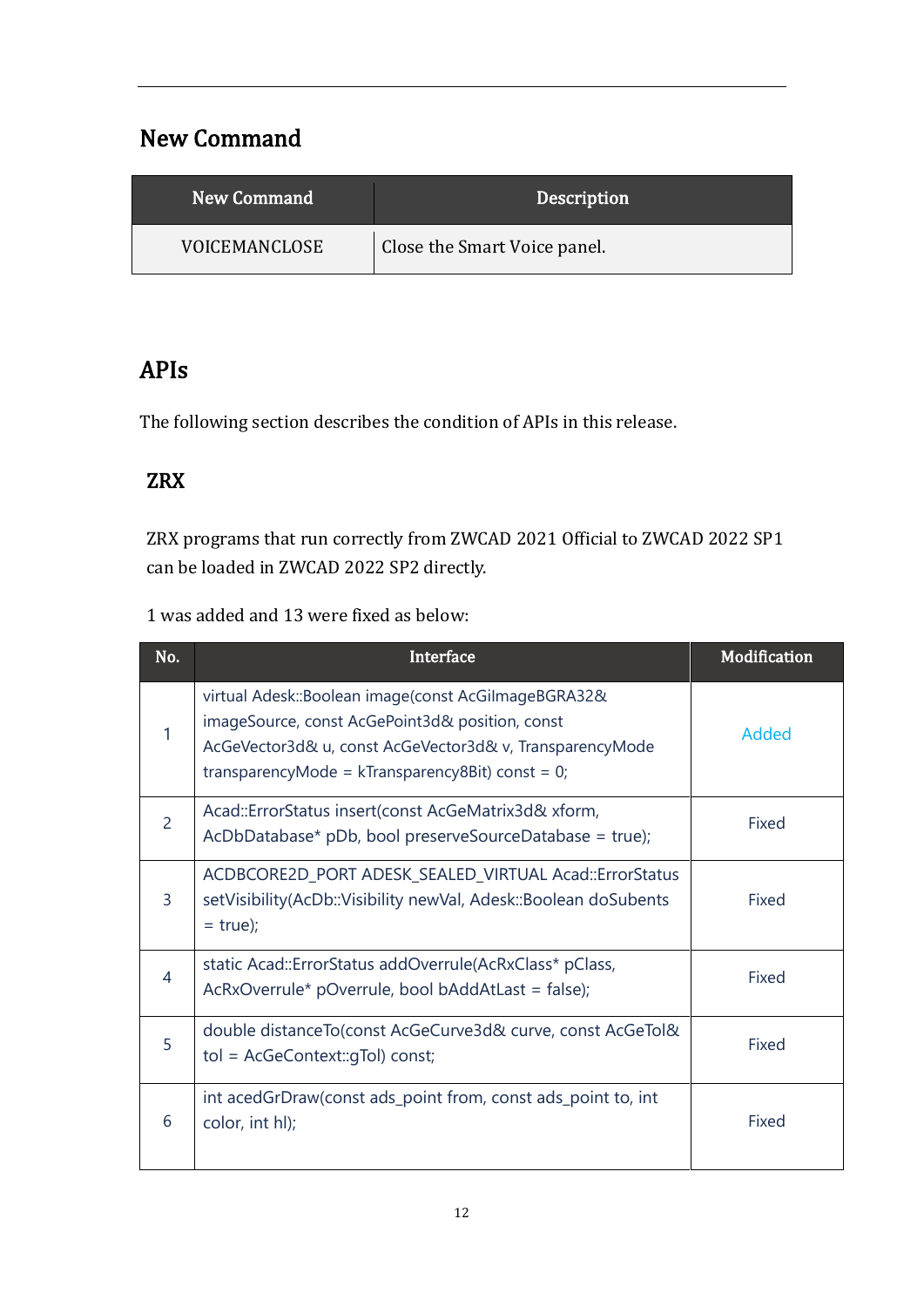| $\overline{7}$  | virtual Acad::ErrorStatus getProjectedCurve(const AcGePlane&,<br>const AcGeVector3d& projDir, AcDbCurve*& projCrv) const;                                                                                                                              | Fixed |
|-----------------|--------------------------------------------------------------------------------------------------------------------------------------------------------------------------------------------------------------------------------------------------------|-------|
| 8               | ACCORE_PORT bool acedRegisterFilterWinMsg(const<br>AcedFilterWinMsgFn pfn);                                                                                                                                                                            | Fixed |
| 9               | virtual Acad::ErrorStatus<br>registerPointFilter(AcEdInputPointFilter* pFilter) = 0;                                                                                                                                                                   | Fixed |
| 10              | virtual Acad::ErrorStatus joinEntities(AcDbEntity* pPrimaryEntity,<br>const AcArray <acdbentity*>&amp; otherEntities, AcGeIntArray&amp;<br/>joinedEntityIndices, const AcGeTol&amp; tol = AcGeContext::gTol)<br/>const = <math>0</math>;</acdbentity*> | Fixed |
| 11              | ACDBCORE2D_PORT Acad::ErrorStatus<br>addReactor(AcDbDatabaseReactor* pReactor) const;                                                                                                                                                                  | Fixed |
| 12 <sup>2</sup> | void setFrontClipEnabled(bool enabled);                                                                                                                                                                                                                | Fixed |
| 13              | int acedSSGet(const ACHAR * str, const void * pt1, const void *<br>pt2, const struct resbuf * filter, ads_name ss);                                                                                                                                    | Fixed |
| 14              | virtual void ssgetAddFilter(int ssgetFlags,<br>AcEdSelectionSetService & service, const AcDbObjectIdArray&<br>selectionSet, const AcDbObjectIdArray& subSelectionSet);                                                                                 | Fixed |

#### <span id="page-15-0"></span>.NET

5 were fixed as below:

| No.            | Interface                               | Modification |
|----------------|-----------------------------------------|--------------|
|                | GripData Methods                        | Fixed        |
| 2              | Application.DocumentManager Property    | Fixed        |
| 3              | AcDbText::setTextString Method          | Fixed        |
| $\overline{4}$ | AcDbGripOverrule Methods                | Fixed        |
| 5              | GripOverrule.OnGripStatusChanged Method | Fixed        |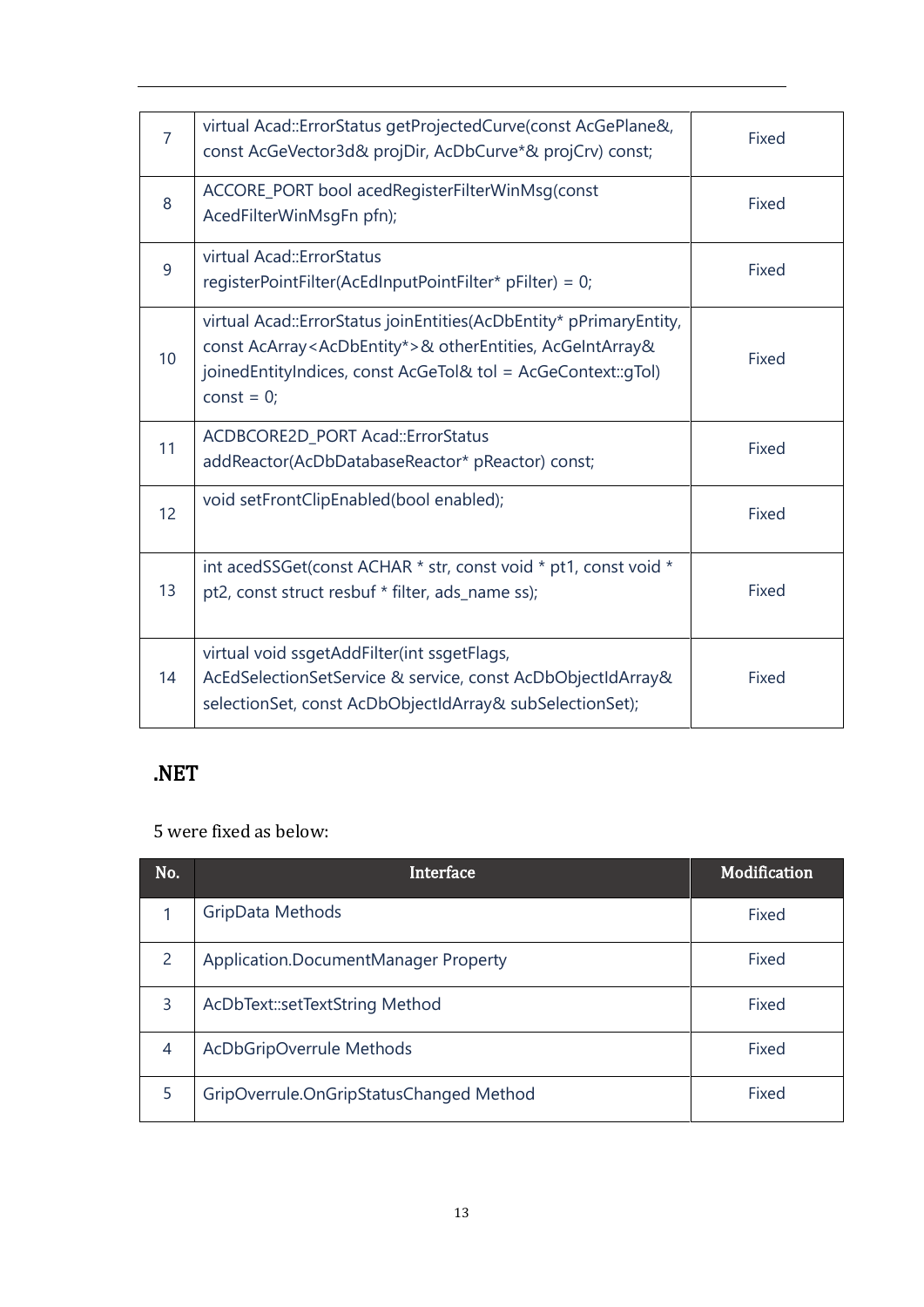## <span id="page-16-0"></span>VBA

2 were fixed as below:

| No. | Interface                  | Modification |
|-----|----------------------------|--------------|
|     | <b>GetEntity Methods</b>   | Fixed        |
|     | <b>AddMenuItem Methods</b> | Fixed        |

#### <span id="page-16-1"></span>LISP

5 were fixed as below:

| No.            | Interface | Modification |
|----------------|-----------|--------------|
| 1              | Command   | Fixed        |
| $\overline{2}$ | Getpoint  | Fixed        |
| 3              | entmod    | Fixed        |
| $\overline{4}$ | ssget     | Fixed        |
| 5              | grvecs    | Fixed        |